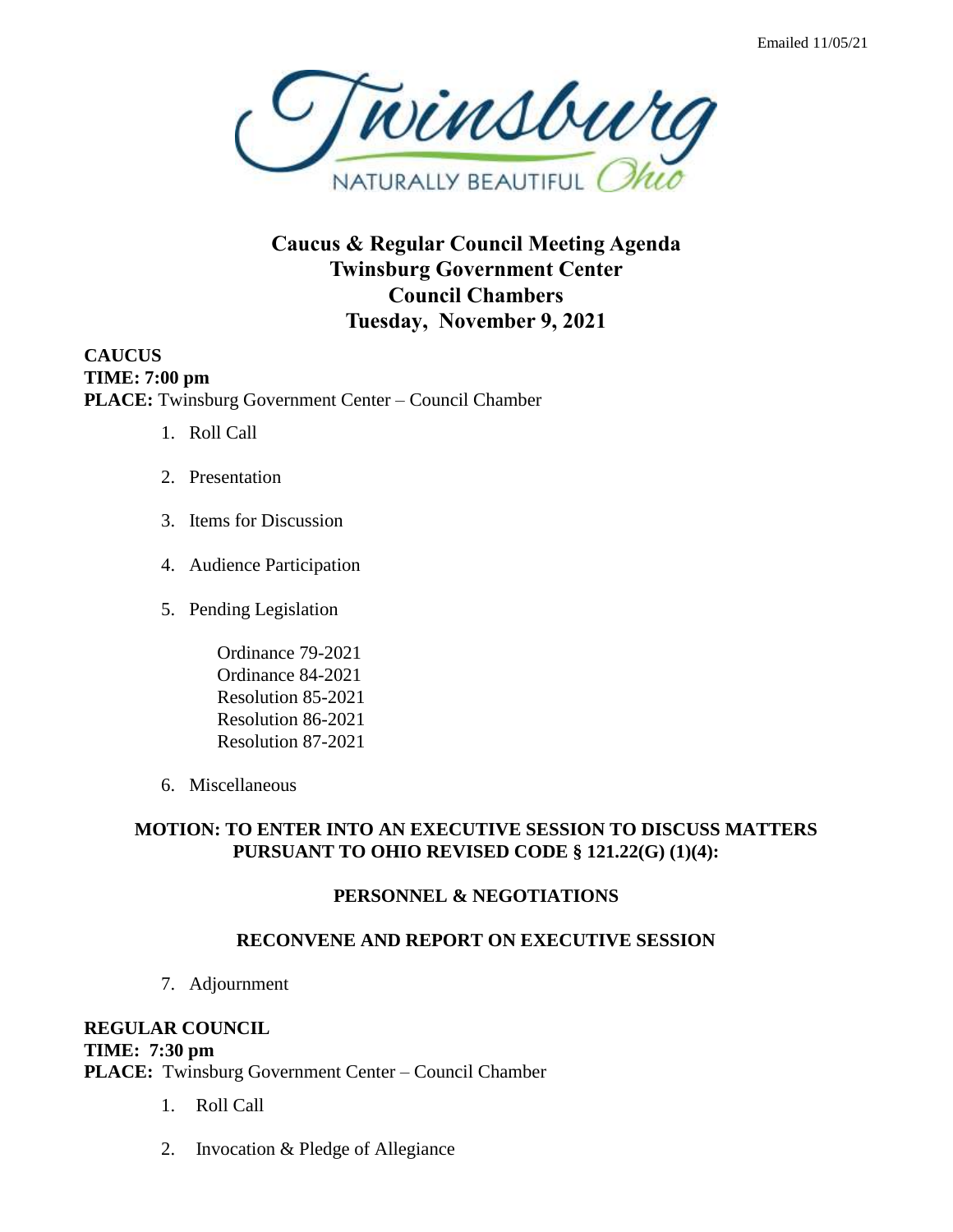- 3. Approval of minutes from the Regular Council meeting on October 26, 2021
- 4. Awards & Presentations
	- a. Flag Presentations Tom Queen, Congressman Joyce's offce
- 5. Audience Participation
- 6. Council Communication and Committee Reports
	- a. Maureen Stauffer Public Works, ARB, Twins Days, Compensation, JEDI
	- b. Bill Furey Environmental, Treasury Investment, Community Relations, Tax Incentive
	- c. Scott Barr Finance, Public Safety, Planning
	- d. Sam Scaffide Finance, Capital Improvement, Public Works, Public Safety
	- e. Daisy Walker Parks & Recreation, Chamber, Community Relations, Finance, JEDI
	- f. Greg Bellan BZA, Public Works, Fitness Advisory, Charter Review, JEDI
	- g. Karen Labbe Public Safety, Golf Advisory, Volunteer Fireman's Board
- 7. Mayor's Report
- 8. Department Head Reports
- 9. Legislation

**ORDINANCE 79-2021 -** AN ORDINANCE ESTABLISHING A POLICY REGARDING STANDARD OPERATING PROCEDURES FOR THE IMPLEMENTATION OF TITLE VI NON-DISCRIMINATION POLICY (Stands on Second Reading)

**ORDINANCE 84-2021 -** AN ORDINANCE AMENDING CHAPTER 1321 OF THE CODIFIED ORDINANCES OF THE CITY OF TWINSBURG REGARDING ENFORCEMENT; ARCHITECTURAL REVIEW BOARD (Stands on First Reading)

**RESOLUTION 85-2021 -** A RESOLUTION ACKNOWLEDGING COUNCIL'S RECEIPT AND REVIEW OF THE MONTHLY FINANCIAL STATEMENTS SUBMITTED BY THE FINANCE DEPARTMENT FOR JULY, AUGUST AND SEPTEMBER 2021

**RESOLUTION 86-2021 -** A RESOLUTION AUTHORIZING A CONDITIONAL USE PERMIT FOR REBOURNE FITNESS PERSONAL TRAINING STUDIO FOR PARCEL NUMBER 64-06420 LOCATED AT 1893 E. AURORA ROAD, TWINSBURG, OHIO, AS RECOMMENDED BY THE PLANNING COMMISSION; AND DECLARING AN EMERGENCY

**RESOLUTION 87-2021 -** A RESOLUTION AUTHORIZING THE MAYOR TO ENTER INTO A MEMORANDUM OF UNDERSTANDING WITH INTERNATIONAL ASSOCIATION OF FIREFIGHTERS (IAFF) LOCAL 3630